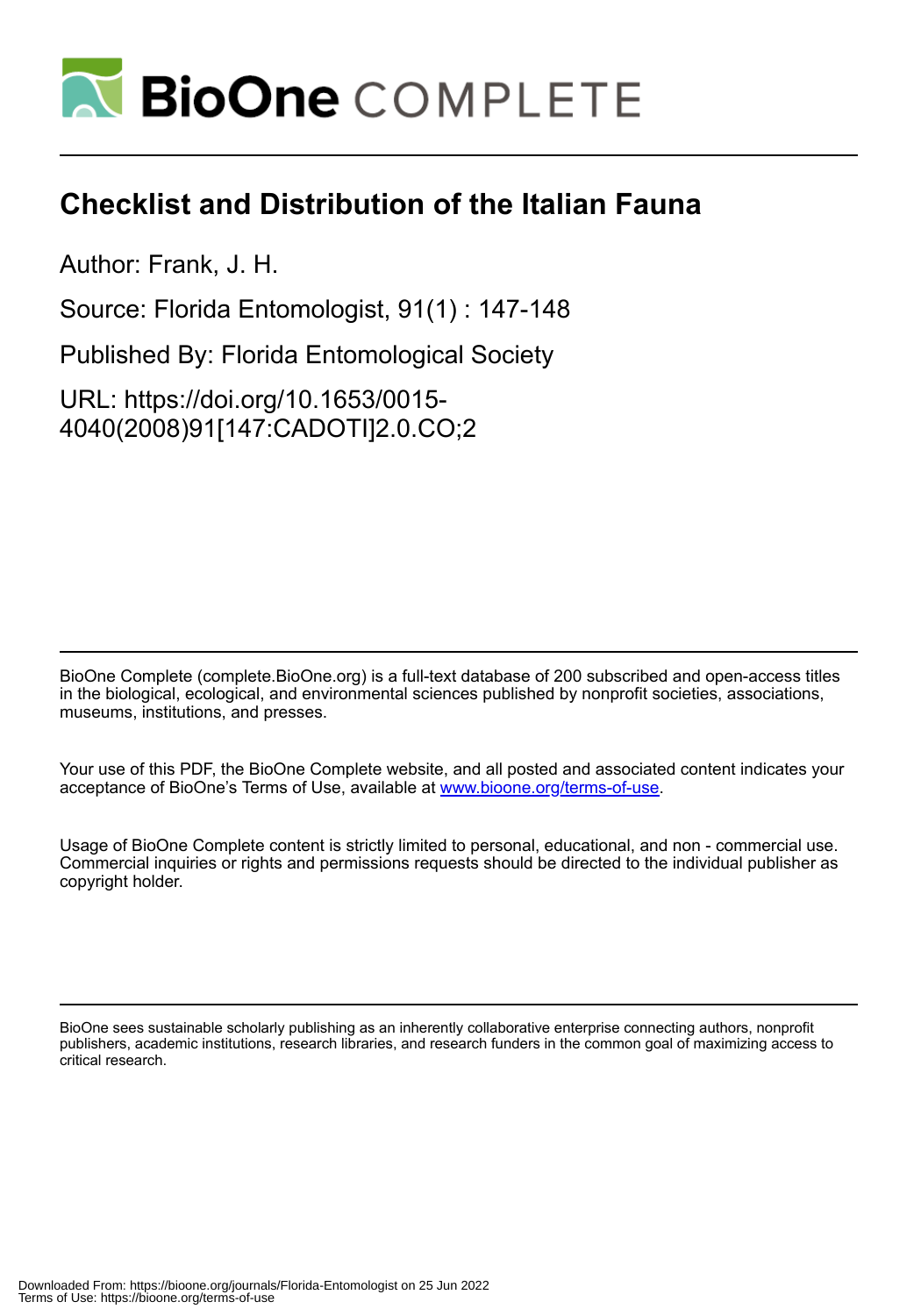RUFFO, S., AND F. STOCH (eds.). 2006. Checklist and Distribution of the Italian Fauna. Memorie del Museo Civico di Storia Naturale di Verona. 2. Serie. Sezione Scienze della Vita 17, with CD-ROM. Hardback, 20.5 × 29.5 cm. ISSN 0392-0097 and ISBN 88-89230-09-6.

I confess that until Dec 2007 I did not know there is an online checklist of the Italian fauna at http://checklist.faunaitalia.it (and a less complete one for the European fauna at large at http:// www.faunaeur.org). The revelation came when I opened a hardback volume of Memorie del Museo Civico di Storia Naturale di Verona having the appearance of a book (Ruffo & Stoch 2006), that had arrived in my mailbox. Europeans, led by Italians, are years ahead of North Americans in cataloging their fauna.

Italy, together with 180 other countries ratified the 1992 Rio de Janeiro Convention on Biodiversity. A target was set in 2002 at the World Conference for Sustainable Development in Johannesburg to reduce biodiversity loss by 2010. The objectives seemed to require each country to understand its own biodiversity and plan to conserve it. Italy, however, already had a start, being the first country to compile a checklist of its fauna, in the early 1990s. Its online checklist now includes more than 57,468 species. The checklist is linked to maps of the distribution of more than 10,000 terrestrial and freshwater species, selected as biodiversity indicators, and to more than half a million collection or observation records.

The checklist is, of course, maintained online where it may conveniently be updated as new discoveries are made. The volume (book) provides background to the production of the checklist and summaries of the knowledge of some taxa. The hexapod taxa for which summaries are provided are: Ephemeroptera; Odonata; Blattaria; Mantodea; Orthoptera; Dermaptera; Plecoptera; Heteroptera Nepomorpha and Gerromorpha; Heteroptera Leptopodidae, Saldidae, and Miridae in part; Tingidae; Homoptera Auchenorhyncha in

part; Carabidae; Hydroadephaga; Hydrophiloidea; Hydraenidae; Georissidae; Histeridae; Cholevidae and Platypsyllidae; Staphylinidae; Staphylinidae Pselaphinae, Staphylinidae Omaliinae; Staphylinidae Staphylininae; Staphlinidae Aleocharinae *Leptusa*; Lucanidae; Scarabaeoidea; Dryopoidea; Elateridae; Buprestidae; Nitidulidae; Cucujidae; Cryptophagidae; Tenebrionidae, Cerambycidae; Chrysomelidae Cryptocephalinae; Chrysomelidae Alticinae; Curculionoidea; Neuroptera, Megaloptera and Rhaphidioptera; Mecoptera; Diptera Tipulidae; Simuliidae; Stratiomyiidae; Syrphidae Syrphini; Conopidae; Sciomyzidae; Trichoptera; Hepialidae; Zygaenoidea; Papilionoidea; Noctuidae Plusiinae and Noctuinae; Chrysididae; Dryinidae, Embolemidae and Sclerogibbidae; Scolioidea excluding Tiphiidae; and Apoidea in part. If the taxon of interest to you is included here, the volume has 2-5 pages of summary about it for you. The pages attest to very few invasive species. The included CD has the complete text of the volume (book) and thousands of distributional maps revealed at a click on a species or genus name.

Italy has an area of 301,318 km<sup>2</sup> which is almost twice the size of Florida (170,304 km<sup>2</sup>) but less than the size of California (410,900 km<sup>2</sup>). As the authors point out, Italy is remarkably rich in species: it has 37,303 species of Hexapoda (insects in the traditional sense), whereas in Florida an estimate of 12,500 species (Frank & McCoy 1995) has not yet been challenged seriously. The three most speciesrich families of insects in Italy are Staphylinidae with 2,205 species, Ichneumonidae with 1,880, and Curculionidae with 1,667 (Table 1).

For comparison, Staphylinidae (new sense\*, see Table 1) have over 4,100 species in America north of Mexico, where they are likewise the larg-

TABLE 1. SPECIES RICHNESS AMONG THE ITALIAN FAUNA.

| Taxon                                                                                   | No. of genera | No. of species |
|-----------------------------------------------------------------------------------------|---------------|----------------|
| Total fauna                                                                             |               | 57,468         |
| Vertebrata                                                                              |               | 1,255          |
| Arthropoda                                                                              |               | 45,888         |
| Hexapoda                                                                                | 9,591         | 37,303         |
| Coleoptera                                                                              | 2,757         | 12,005         |
| Staphylinidae                                                                           | 314           | 2,205          |
| Curculionidae                                                                           | 370           | 1,667          |
| Hymenoptera                                                                             | 1,580         | 7,509          |
| <b>Ichneumonidae</b>                                                                    |               | 1,880          |
| For comparison with the fauna of America north of Mexico, the following is appropriate: |               |                |
| Staphylinidae*                                                                          |               | 2,561          |
| Curculionoidea*                                                                         |               | 2,034          |

\*As outlined by Newton et al. (2001) and by authors in Arnett et al. (2002), Staphylinidae including Micropeplinae, Dasycerinae, Scaphidiinae, and Pselaphinae; Curculionoidea including Bruchidae, Urodontidae, Anthribidae, Nemonychidae, Attelabidae, Brentidae, Apionidae, Brachyceridae, and Rhynchophoridae (= Dryophthoridae).